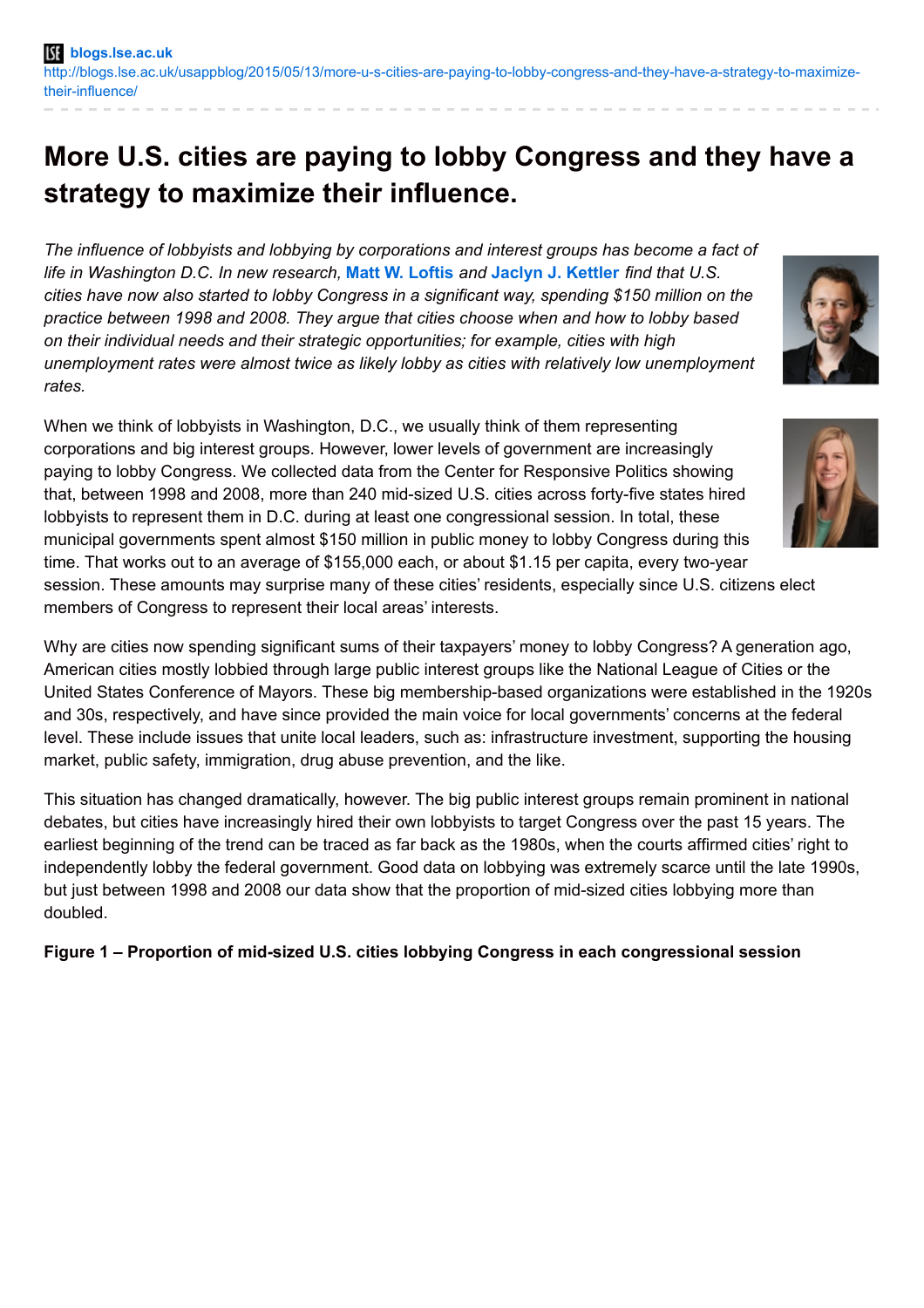

This is puzzling because it is not a given that hired lobbyists are cities' best means of influencing Congress. After all, professional lobbyists must register their activities under the Lobbying Disclosure Act and are subject to its restrictions, whereas city and state officials do not face these constraints. Furthermore, hiring a lobbying firm means a city must monitor and manage their relationship with the firm.

This raises two key questions. First, are public interest groups failing in their mission to represent local governments, or are cities responding to new or unique incentives by investing in lobbying? And second, public contracting can be a source of inefficiency and even corruption, so are cities investing resources in lobbying in ways that are rational and effective?

In recent [research](http://prq.sagepub.com/content/68/1/193) we argue that cities choose when and how to lobby based on their individual needs and on their strategic opportunities. Whereas the big local government public interest groups lobby for the benefit of all U.S. cities, lobbying by individual cities is about that city's particular needs. This helps explain why cities choose to invest in lobbying on their own.

To examine how cities respond to their own needs, we looked for evidence that they decided to lobby in response to increases in the local unemployment rate. We found that cities with high unemployment rates (around 10 percent) were almost twice as likely to start lobbying as cities with unemployment around 3 percent. This pattern held across our sample of 498 mid-sized U.S. cities between 1998 and 2008 (We studied all U.S. cities with a population between seventy-five thousand and six hundred fifty thousand in 1998, whose geographic borders fall mostly into a single congressional district).

# **Figure 2 – Simulated probability of lobbying for an average city**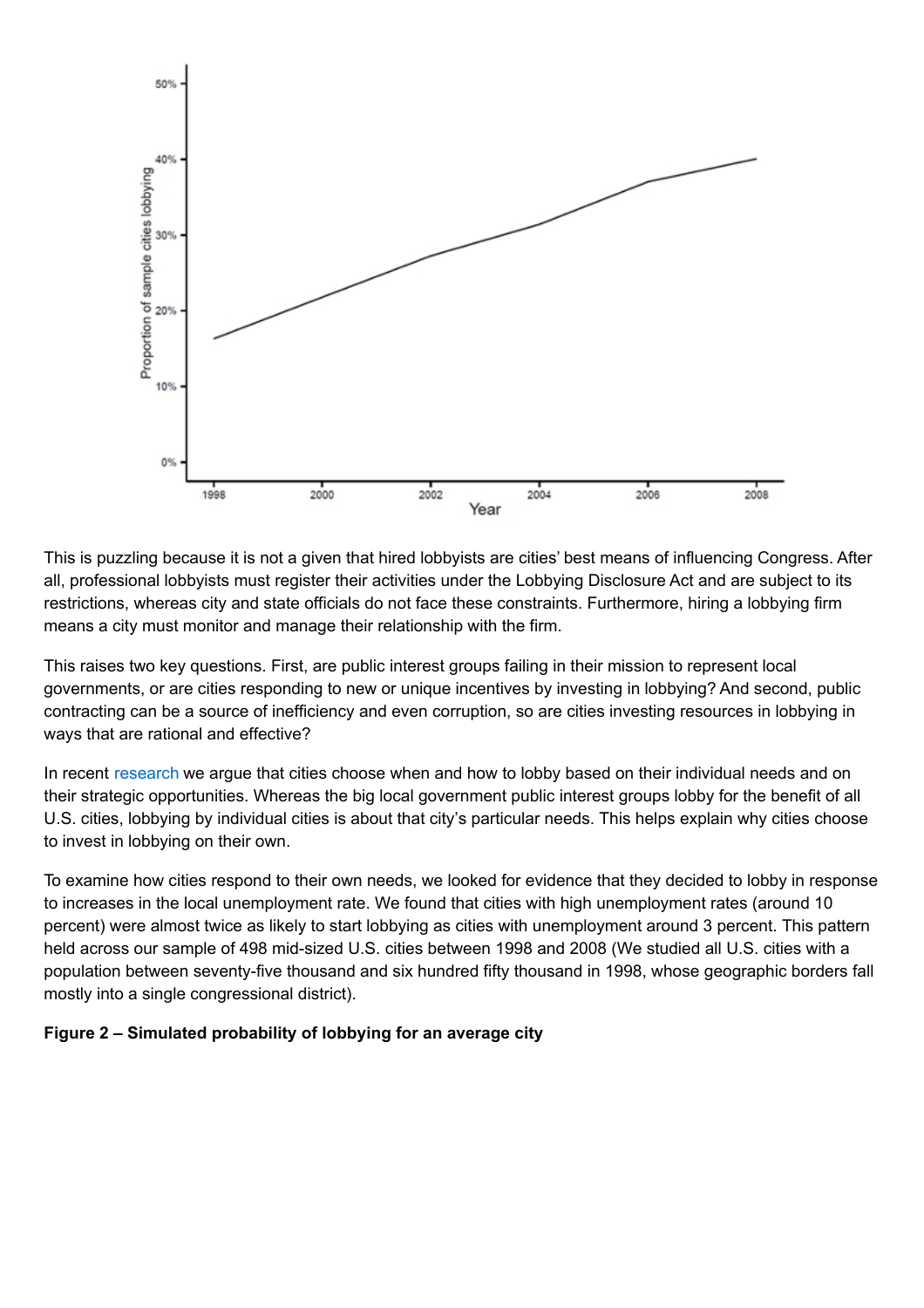

# *Shaded spaces are 95 percent confidence intervals around predictions of the probability of lobbying, given unemployment. Light gray is associated with uncompetitive districts; dark gray marks competitive districts. The rug at bottom plots the frequency of actual unemployment in the data.*

We also find that cities make lobbying choices in ways that appear quite pragmatic and even strategic. For one, distance matters. Cities geographically closer to D.C. hire lobbyists less frequently than those situated farther away. The average mid-sized U.S. city is about 12 percent less likely to hire a lobbyist than a similar city situated 1,000 miles farther away from the capital. Cities also lobbied more when the majority party in the House of Representatives changed over to the Democrats in 2007. The average city was about 16 percentage points more likely to lobby during that congressional session, relative to other sessions.

More interesting still is that cities who lobby spent more money doing it when they expected to have more influence in Congress. Previous research has shown that members of Congress from competitive congressional districts, i.e. those with closer elections, are often more successful at getting benefits for their districts. We tested whether cities strategically lobbied more when they were located in a competitive district and found that these cities spent almost 50 percent more, on average, (around \$0.35 per capita) than similar cities located in noncompetitive congressional districts.

# **Figure 3 – Simulated per capita lobbying expenditures, for an average lobbying city**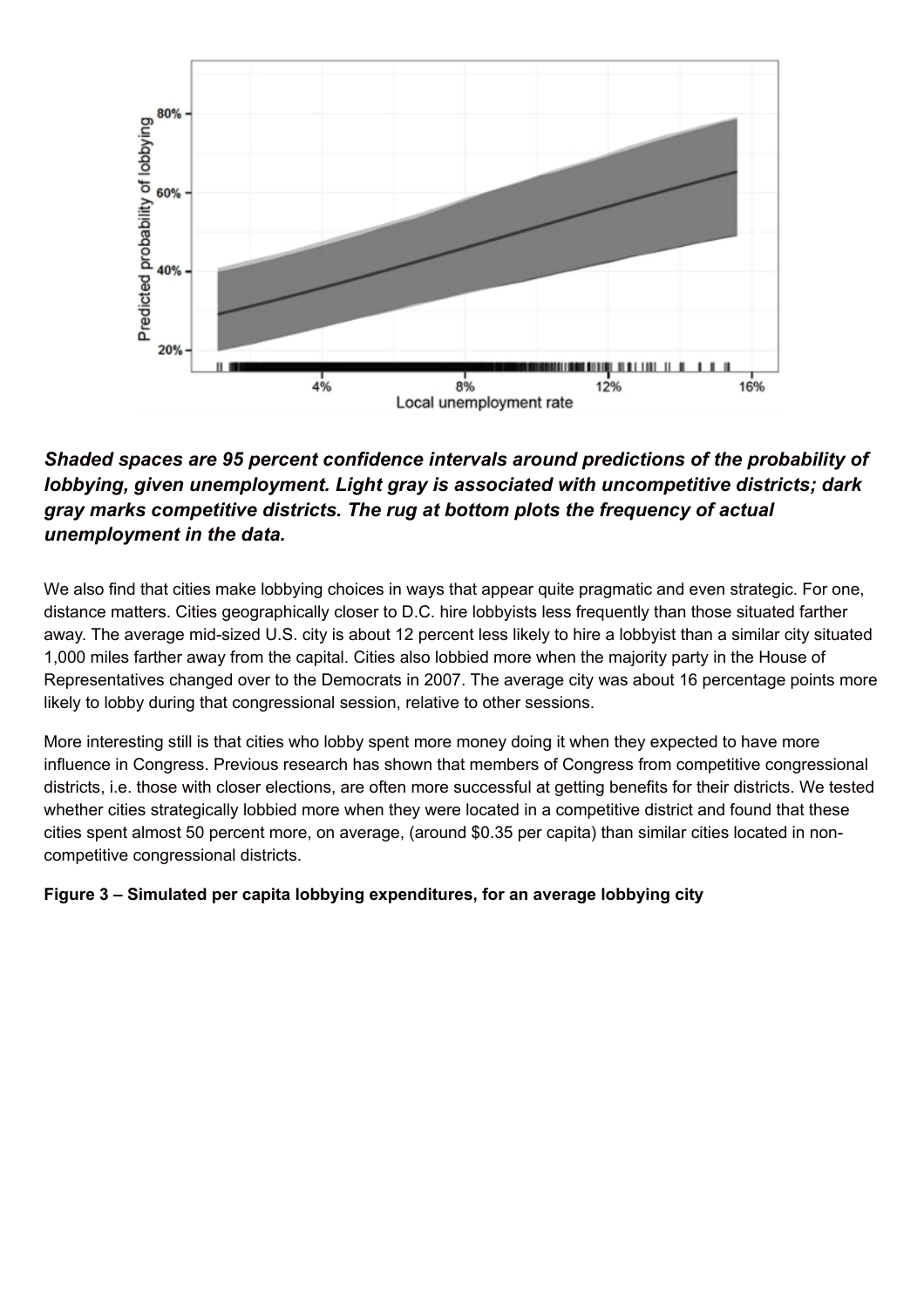

*Note: Shaded spaces are 95 percent confidence intervals around predictions of per capita lobbying expenditures, given unemployment. In the top panel, light gray is associated with uncompetitive districts; dark gray marks competitive districts. The lower panel shows the difference is statistically significant by simulating the difference between competitive and uncompetitive districts and its 95 percent confidence interval. The rug at bottom plots the frequency of actual unemployment in the data.*

By all indications, lobbying by municipal governments is still increasing in the U.S. In contrast to the standard image of lobbying, cities appear to be buying representation in a counter-cyclical attempt to improve their economic fortunes and they are doing so with a strategic eye to their opportunities to influence policy in Congress.

*This article is based on the paper, "Lobbying from Inside the System Why Local Governments Pay for [Representation](http://prq.sagepub.com/content/68/1/193) in the US Congress," in Political Research Quarterly.*

*Featured image credit: Andrew Langdal (CC-NY-NC-2.0)*

*Please read our comments policy before [commenting](http://blogs.lse.ac.uk/europpblog/about/comments-policy/).*